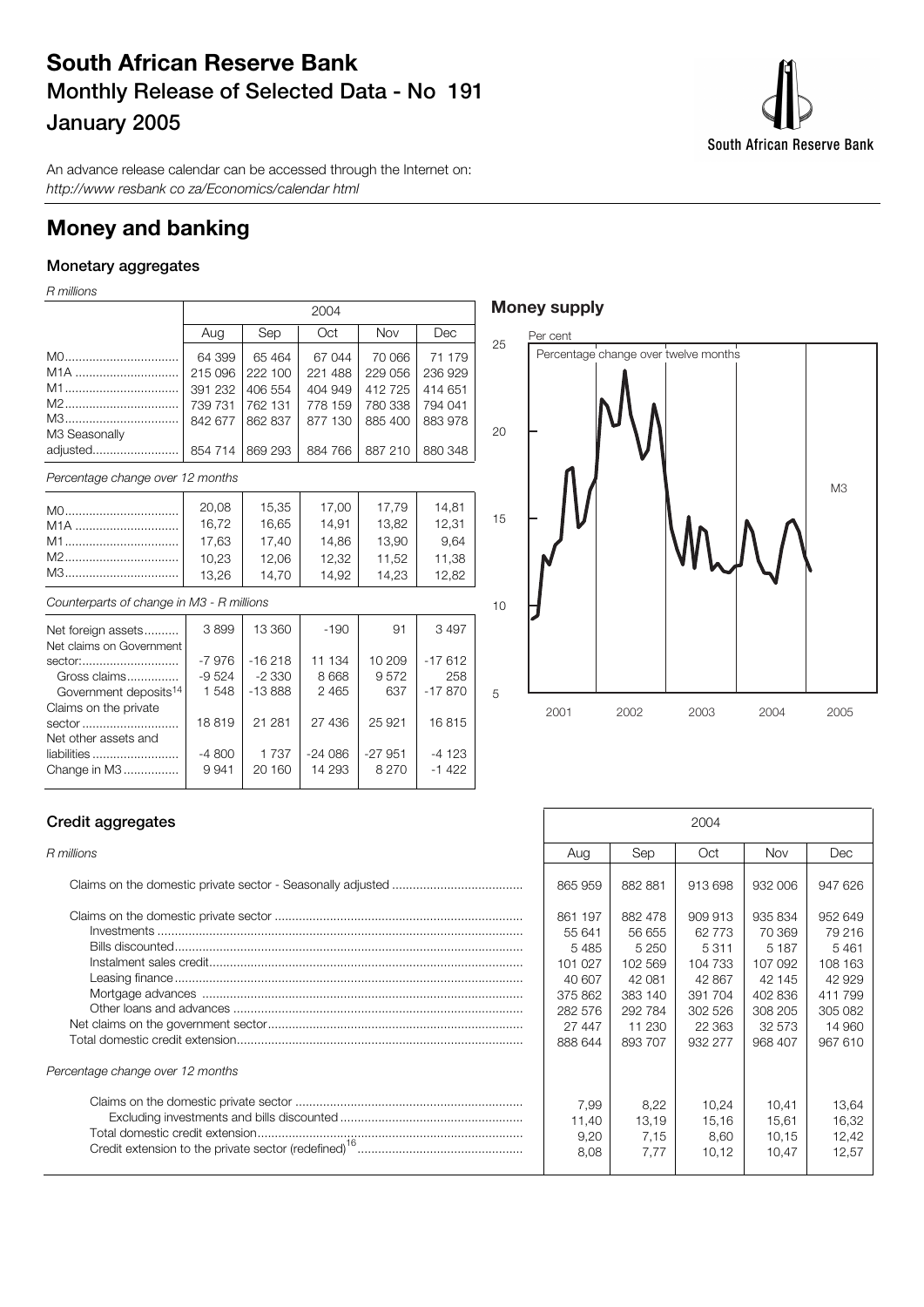## **Money and banking (continued)**

|                                                                                      |               |           | 2004      |           |           |
|--------------------------------------------------------------------------------------|---------------|-----------|-----------|-----------|-----------|
| Banks and Mutual Banks (R millions)                                                  | Jul           | Aug       | Sep       | Oct       | Nov       |
|                                                                                      |               |           |           |           |           |
|                                                                                      | 917,959       | 937 169   | 973 065   | 976 282   | 986 052   |
|                                                                                      | 32 050        | 40 635    | 36 522    | 32 7 29   | 34 409    |
|                                                                                      | 950 009       | 977804    | 1 009 587 | 1 009 011 | 1 020 461 |
|                                                                                      | 57 384        | 60 987    | 52 815    | 54 091    | 57 765    |
|                                                                                      | 1 051 852     | 1 089 772 | 1 108 582 | 1 114 212 | 1 128 534 |
|                                                                                      | 108 232       | 107 757   | 109 591   | 111 124   | 116 043   |
|                                                                                      | 17942         | 18 303    | 20 358    | 20 746    | 21 507    |
|                                                                                      | 14 002        | 12617     | 15 188    | 17 529    | 22 136    |
|                                                                                      | 15            | 14        | 13        | 13        | 114       |
|                                                                                      | 9693          | 10 388    | 9 3 3 2   | 8 4 4 2   | 8 1 4 0   |
|                                                                                      | 765 234       | 781 371   | 801 015   | 822 711   | 840 532   |
|                                                                                      | 1 0 3 1 7 1 4 | 1 071 043 | 1 085 987 | 1 095 549 | 1 104 196 |
|                                                                                      | 48 983        | 44 044    | 41 958    | 45 0 25   | 45 200    |
|                                                                                      | 25 1 64       | 21839     | 19 954    | 22 981    | 28 760    |
|                                                                                      | 251 408       | 250 394   | 247 834   | 270 269   | 305 212   |
|                                                                                      | 1 0 0 1       | 641       | 403       | 535       | 569       |
|                                                                                      | 1 0 0 2       | 1 0 2 5   | 733       | 1 0 6 4   | 1532      |
| Total assets (utilised acceptance facilities buy-back agreements and foreign finance |               |           |           |           |           |
|                                                                                      | 1 352 205     | 1 395 923 | 1 406 962 | 1436878   | 1 485 408 |
|                                                                                      | 55 980        | 56 238    | 57 006    | 58 686    | 60 536    |
|                                                                                      | 68 295        | 65 960    | 64 432    | 64 818    | 69 698    |
|                                                                                      | 7628          | 7 5 4 1   | 7 5 3 4   | 7758      | 8310      |
| Land Bank (R millions)                                                               |               |           |           |           |           |
|                                                                                      | 10 339        | 10 376    | 10864     | 10 398    | 9 7 4 4   |
|                                                                                      | 16736         | 16791     | 17 584    | 17 095    | 17691     |
|                                                                                      |               |           |           |           |           |

## **International economic data** 2004

| Changes in gold and other foreign reserves (R millions)<br>Sep<br>Oct<br><b>Dec</b><br>Aug<br><b>Nov</b><br>6567<br>352<br>3685<br>$-995$<br>569<br>$-567$<br>1560<br>$-827$<br>$-1151$<br>$-1$ 154<br>3 0 0 8<br>1 1 4 9<br>3501<br>7479<br>1652<br>13 3 45<br>6908<br>1589<br>3889<br>$-646$<br>Gross reserves of the Reserve Bank and open position in foreign<br>currency (US\$m)<br>14 238<br>11871<br>12 198<br>12 845<br>9675<br>8551<br>9034<br>11 018<br>Net average daily turnover on the SA foreign exchange market (US\$m)<br>1076<br>1 0 6 7<br>1 0 7 7<br>958<br>1 1 2 2<br>373<br>422<br>440<br>400<br>441<br>7 080<br>8 1 6 8<br>6743<br>7 2 6 7<br>6968<br>2610<br>3033<br>2944<br>3 3 7 1<br>3 909<br>11 188<br>11 018<br>12 145<br>12678<br>12 440<br>Exchange rates (averages)<br>Effective exchange rate against the most important currencies (Index: 1995=100) <sup>18</sup><br>59,45<br>58.63<br>59,23<br>60.7<br>62.77<br>Real effective exchange rate against the most important currencies (Index: 1995=100) <sup>3</sup> <sup>18</sup><br>93,63<br>91,28<br>92,09<br>94,53<br>$\cdots$<br>6.3876<br>6,4575<br>6,5469<br>6.0558<br>5.7323<br>11,5461<br>11,0601<br>11,7446<br>11,7368<br>11,2483<br>7,8703<br>7,9834<br>7,8608<br>7,6848<br>7,9966<br>0,0585<br>0.0587<br>0,0553<br>0.0595<br>0.0578<br>Average daily fixing price of gold per fine ounce<br>2 684,10<br>2 538.95<br>2 598,15<br>2 650.95<br>2 655.08<br>439,22<br>442,50<br>400,73<br>405,29<br>420,34 |  | ZUU4 |         |
|----------------------------------------------------------------------------------------------------------------------------------------------------------------------------------------------------------------------------------------------------------------------------------------------------------------------------------------------------------------------------------------------------------------------------------------------------------------------------------------------------------------------------------------------------------------------------------------------------------------------------------------------------------------------------------------------------------------------------------------------------------------------------------------------------------------------------------------------------------------------------------------------------------------------------------------------------------------------------------------------------------------------------------------------------------------------------------------------------------------------------------------------------------------------------------------------------------------------------------------------------------------------------------------------------------------------------------------------------------------------------------------------------------------------------------------------------------------------------------------------------|--|------|---------|
|                                                                                                                                                                                                                                                                                                                                                                                                                                                                                                                                                                                                                                                                                                                                                                                                                                                                                                                                                                                                                                                                                                                                                                                                                                                                                                                                                                                                                                                                                                    |  |      |         |
|                                                                                                                                                                                                                                                                                                                                                                                                                                                                                                                                                                                                                                                                                                                                                                                                                                                                                                                                                                                                                                                                                                                                                                                                                                                                                                                                                                                                                                                                                                    |  |      |         |
|                                                                                                                                                                                                                                                                                                                                                                                                                                                                                                                                                                                                                                                                                                                                                                                                                                                                                                                                                                                                                                                                                                                                                                                                                                                                                                                                                                                                                                                                                                    |  |      |         |
|                                                                                                                                                                                                                                                                                                                                                                                                                                                                                                                                                                                                                                                                                                                                                                                                                                                                                                                                                                                                                                                                                                                                                                                                                                                                                                                                                                                                                                                                                                    |  |      |         |
|                                                                                                                                                                                                                                                                                                                                                                                                                                                                                                                                                                                                                                                                                                                                                                                                                                                                                                                                                                                                                                                                                                                                                                                                                                                                                                                                                                                                                                                                                                    |  |      |         |
|                                                                                                                                                                                                                                                                                                                                                                                                                                                                                                                                                                                                                                                                                                                                                                                                                                                                                                                                                                                                                                                                                                                                                                                                                                                                                                                                                                                                                                                                                                    |  |      |         |
|                                                                                                                                                                                                                                                                                                                                                                                                                                                                                                                                                                                                                                                                                                                                                                                                                                                                                                                                                                                                                                                                                                                                                                                                                                                                                                                                                                                                                                                                                                    |  |      | 14 7 32 |
|                                                                                                                                                                                                                                                                                                                                                                                                                                                                                                                                                                                                                                                                                                                                                                                                                                                                                                                                                                                                                                                                                                                                                                                                                                                                                                                                                                                                                                                                                                    |  |      | 11 4 26 |
|                                                                                                                                                                                                                                                                                                                                                                                                                                                                                                                                                                                                                                                                                                                                                                                                                                                                                                                                                                                                                                                                                                                                                                                                                                                                                                                                                                                                                                                                                                    |  |      |         |
|                                                                                                                                                                                                                                                                                                                                                                                                                                                                                                                                                                                                                                                                                                                                                                                                                                                                                                                                                                                                                                                                                                                                                                                                                                                                                                                                                                                                                                                                                                    |  |      |         |
|                                                                                                                                                                                                                                                                                                                                                                                                                                                                                                                                                                                                                                                                                                                                                                                                                                                                                                                                                                                                                                                                                                                                                                                                                                                                                                                                                                                                                                                                                                    |  |      |         |
|                                                                                                                                                                                                                                                                                                                                                                                                                                                                                                                                                                                                                                                                                                                                                                                                                                                                                                                                                                                                                                                                                                                                                                                                                                                                                                                                                                                                                                                                                                    |  |      |         |
|                                                                                                                                                                                                                                                                                                                                                                                                                                                                                                                                                                                                                                                                                                                                                                                                                                                                                                                                                                                                                                                                                                                                                                                                                                                                                                                                                                                                                                                                                                    |  |      |         |
|                                                                                                                                                                                                                                                                                                                                                                                                                                                                                                                                                                                                                                                                                                                                                                                                                                                                                                                                                                                                                                                                                                                                                                                                                                                                                                                                                                                                                                                                                                    |  |      |         |
|                                                                                                                                                                                                                                                                                                                                                                                                                                                                                                                                                                                                                                                                                                                                                                                                                                                                                                                                                                                                                                                                                                                                                                                                                                                                                                                                                                                                                                                                                                    |  |      |         |
|                                                                                                                                                                                                                                                                                                                                                                                                                                                                                                                                                                                                                                                                                                                                                                                                                                                                                                                                                                                                                                                                                                                                                                                                                                                                                                                                                                                                                                                                                                    |  |      |         |
|                                                                                                                                                                                                                                                                                                                                                                                                                                                                                                                                                                                                                                                                                                                                                                                                                                                                                                                                                                                                                                                                                                                                                                                                                                                                                                                                                                                                                                                                                                    |  |      |         |
|                                                                                                                                                                                                                                                                                                                                                                                                                                                                                                                                                                                                                                                                                                                                                                                                                                                                                                                                                                                                                                                                                                                                                                                                                                                                                                                                                                                                                                                                                                    |  |      |         |
|                                                                                                                                                                                                                                                                                                                                                                                                                                                                                                                                                                                                                                                                                                                                                                                                                                                                                                                                                                                                                                                                                                                                                                                                                                                                                                                                                                                                                                                                                                    |  |      |         |
|                                                                                                                                                                                                                                                                                                                                                                                                                                                                                                                                                                                                                                                                                                                                                                                                                                                                                                                                                                                                                                                                                                                                                                                                                                                                                                                                                                                                                                                                                                    |  |      |         |
|                                                                                                                                                                                                                                                                                                                                                                                                                                                                                                                                                                                                                                                                                                                                                                                                                                                                                                                                                                                                                                                                                                                                                                                                                                                                                                                                                                                                                                                                                                    |  |      |         |
|                                                                                                                                                                                                                                                                                                                                                                                                                                                                                                                                                                                                                                                                                                                                                                                                                                                                                                                                                                                                                                                                                                                                                                                                                                                                                                                                                                                                                                                                                                    |  |      |         |
|                                                                                                                                                                                                                                                                                                                                                                                                                                                                                                                                                                                                                                                                                                                                                                                                                                                                                                                                                                                                                                                                                                                                                                                                                                                                                                                                                                                                                                                                                                    |  |      |         |
|                                                                                                                                                                                                                                                                                                                                                                                                                                                                                                                                                                                                                                                                                                                                                                                                                                                                                                                                                                                                                                                                                                                                                                                                                                                                                                                                                                                                                                                                                                    |  |      |         |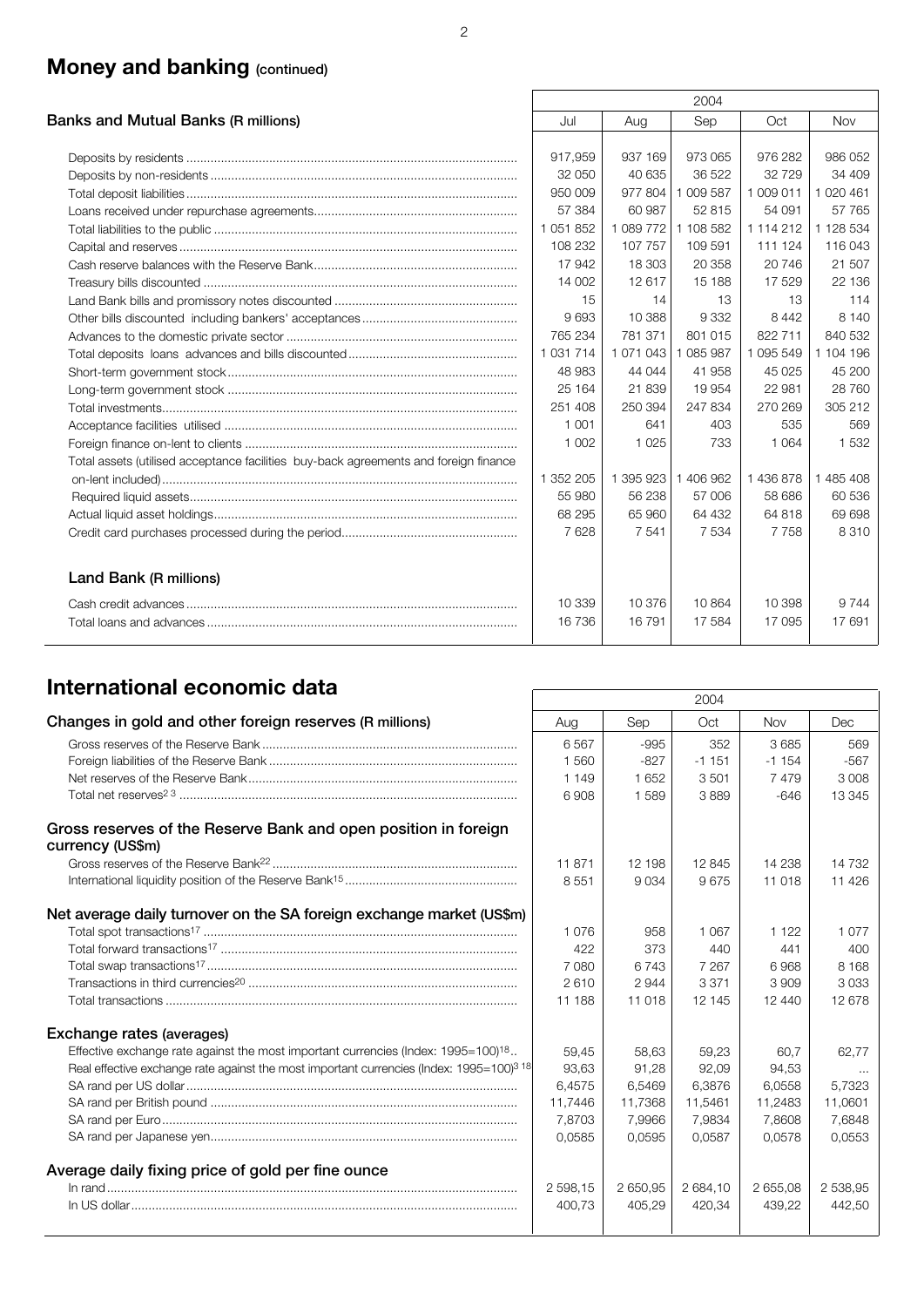### **Capital market** 2004

|                                          | LUU+    |         |               |           |            |           |
|------------------------------------------|---------|---------|---------------|-----------|------------|-----------|
|                                          | Jul     | Aug     | Sep           | Oct       | <b>Nov</b> | Dec       |
| Share market <sup>4</sup>                |         |         |               |           |            |           |
|                                          | 71 947  | 80 131  | 86 453        | 89 518    | 120 045    | 88 570    |
|                                          | 3 0 6 7 | 3 3 2 8 | 3836          | 3872      | 4596       | 4 0 2 1   |
|                                          | 121     | 128     | 136           | 141       | 146        | 148       |
|                                          | 3,2     | 2,9     | 2,9           | 2,8       | 2,7        | 2,8       |
| Non-resident transactions (R millions)   |         |         |               |           |            |           |
|                                          | 474     | $-332$  | 1793          | 6 2 4 2   | 7804       | 6957      |
|                                          | $-328$  | 2 3 4 0 | $-700$        | 226       | 3809       | $-364$    |
|                                          | 146     | 2 0 0 8 | 1 0 9 2       | 6468      | 11 612     | 6593      |
| <b>Fixed-interest securities market</b>  |         |         |               |           |            |           |
|                                          | 7698    | 5 0 3 1 | 4 9 7 0       | 7811      | 4 601      |           |
|                                          | 816010  | 795 077 | 715 239       | 728 421   | 793 100    | 465 151   |
|                                          | 918 004 | 906 365 | 809 842       | 833 203   | 918 614    | 558 294   |
|                                          | 28 188  | 29866   | 27 855        | 26 620    | 31 389     | 19 397    |
|                                          | 10,1    | 9,7     | 9,3           | 9,2       | 9,0        | 8,4       |
| Derivative market - futures <sup>4</sup> |         |         |               |           |            |           |
|                                          | 49 000  | 58 620  | 54 217        | 50 573    | 52 170     | 35 153    |
|                                          | 989 841 | 967 459 | 2 0 9 5 5 1 4 | 1 417 057 | 996 455    | 3 070 155 |
|                                          | 55 481  | 73 534  | 131 710       | 60 202    | 65 587     | 127 585   |
|                                          | 546 641 | 544 142 | 567890        | 731 791   | 903 662    | 908 218   |
|                                          |         |         |               |           |            |           |

### **National government finance**

| Statement of national revenue expenditure and borrowing                       | Jul      | Aug       | Sep       | Oct      | <b>Nov</b> | Dec             |
|-------------------------------------------------------------------------------|----------|-----------|-----------|----------|------------|-----------------|
|                                                                               | 22 2 84  | 24 968    | 35 231    | 25 172   | 25 357     | 407             |
|                                                                               | 26 532   | 38 925    | 28 260    | 25 760   | 26 709     | 297             |
|                                                                               | -4 248   | $-13.957$ | 6971      | -588     | $-1.352$   | 10 <sup>5</sup> |
|                                                                               | $-125$   |           |           |          | -61        |                 |
| PLUS: Cost/Profit on revaluation of foreign loans at redemption <sup>19</sup> |          |           |           | -481     |            |                 |
|                                                                               | 2        |           | 13        |          |            |                 |
|                                                                               | $-4.371$ | $-13958$  | 6985      | $-1070$  | $-1406$    | 10 <sub>8</sub> |
| National government financing of net borrowing requirement                    |          |           |           |          |            |                 |
|                                                                               | 27       | 813       | 1 522     | 1 3 5 4  | 1 004      |                 |
|                                                                               | 4 0 0 8  | 5442      | 4 5 2 6   | 5396     | 4 193      | 3 <sup>°</sup>  |
|                                                                               | 525      | 69        |           | $-1.896$ | -64        |                 |
|                                                                               | 129      | 279       | 132       | 123      | 130        |                 |
|                                                                               | $-1.318$ | 7 3 5 5   | $-13,165$ | $-3.907$ | $-3.857$   | $-152$          |
|                                                                               | 4 3 7 1  | 13958     | -6 985    | 1 0 7 0  | 1406       | $-108$          |

| 2004          |          |          |         |          |           |  |  |  |
|---------------|----------|----------|---------|----------|-----------|--|--|--|
| Jul           | Aug      | Sep      | Oct     | Nov      | Dec       |  |  |  |
| 22 2 84       | 24 968   | 35 231   | 25 172  | 25 357   | 40 705    |  |  |  |
| 26 532        | 38 925   | 28 260   | 25 760  | 26 709   | 29 7 9 6  |  |  |  |
| $-4248$       | $-13957$ | 6971     | -588    | $-1.352$ | 10 909    |  |  |  |
| $-125$        | -1       | Ω        | $-1$    | -61      | -7        |  |  |  |
| O             | O        | Ω        | $-481$  | 8        | $-10$     |  |  |  |
| $\mathcal{P}$ | ∩        | 13       | Ω       | O        | ∩         |  |  |  |
| $-4.371$      | $-13958$ | 6985     | $-1070$ | $-1406$  | 10892     |  |  |  |
|               |          |          |         |          |           |  |  |  |
| 27            | 813      | 1522     | 1 354   | 1 0 0 4  | 850       |  |  |  |
| 4 0 0 8       | 5442     | 4526     | 5 3 9 6 | 4 193    | 3 3 7 9   |  |  |  |
| 1525          | 69       | ∩        | $-1896$ | -64      | 34        |  |  |  |
| 129           | 279      | 132      | 123     | 130      | 128       |  |  |  |
| $-1318$       | 7 3 5 5  | $-13165$ | $-3907$ | $-3857$  | $-15283$  |  |  |  |
| 4 3 7 1       | 13958    | $-6985$  | 1 0 7 0 | 1406     | $-10.892$ |  |  |  |

# **Economic indicators** (seasonally adjusted) **CONS** 2004

| Sales                                                                                                                                                                                                                                                                                                                                                                                                                                                                                                                                                                                                                                                                                                                                                                                          | Jul                                                                                            | Aug                                                                                                                                                                                                                                                                                                                                                                                                                                                                                                                                                                                                                                                                                                                                                                                                                                                                                                                                                                    | Sep                                     | Oct                                       | Nov                                     | Dec                                                |
|------------------------------------------------------------------------------------------------------------------------------------------------------------------------------------------------------------------------------------------------------------------------------------------------------------------------------------------------------------------------------------------------------------------------------------------------------------------------------------------------------------------------------------------------------------------------------------------------------------------------------------------------------------------------------------------------------------------------------------------------------------------------------------------------|------------------------------------------------------------------------------------------------|------------------------------------------------------------------------------------------------------------------------------------------------------------------------------------------------------------------------------------------------------------------------------------------------------------------------------------------------------------------------------------------------------------------------------------------------------------------------------------------------------------------------------------------------------------------------------------------------------------------------------------------------------------------------------------------------------------------------------------------------------------------------------------------------------------------------------------------------------------------------------------------------------------------------------------------------------------------------|-----------------------------------------|-------------------------------------------|-----------------------------------------|----------------------------------------------------|
|                                                                                                                                                                                                                                                                                                                                                                                                                                                                                                                                                                                                                                                                                                                                                                                                | 110,5<br>135,8<br>119,2<br>134,2<br>124,5                                                      | 114.7<br>133,4<br>122,6<br>133,5<br>124,2                                                                                                                                                                                                                                                                                                                                                                                                                                                                                                                                                                                                                                                                                                                                                                                                                                                                                                                              | 113<br>135.7<br>120,5<br>142,4<br>130,6 | 115.1<br>136,2<br>125,8<br>142,2<br>132,8 | 113.6<br>134.8<br>127<br>145.9<br>136.3 | $\cdots$<br>$\cdots$<br>$\cdots$<br>147,1<br>136.9 |
| Volume of production <sup>11</sup>                                                                                                                                                                                                                                                                                                                                                                                                                                                                                                                                                                                                                                                                                                                                                             | 79,5                                                                                           | 86                                                                                                                                                                                                                                                                                                                                                                                                                                                                                                                                                                                                                                                                                                                                                                                                                                                                                                                                                                     | 83.6                                    | 78.5                                      | 81.2                                    |                                                    |
|                                                                                                                                                                                                                                                                                                                                                                                                                                                                                                                                                                                                                                                                                                                                                                                                | 117,7<br>109,2                                                                                 | 140,6<br>110,5                                                                                                                                                                                                                                                                                                                                                                                                                                                                                                                                                                                                                                                                                                                                                                                                                                                                                                                                                         | 120,2<br>111.5                          | 128,3<br>111.6                            | 123,1<br>111.2                          | $\cdots$<br>$\cdots$<br>109.4                      |
| Composite business cycle indicators                                                                                                                                                                                                                                                                                                                                                                                                                                                                                                                                                                                                                                                                                                                                                            |                                                                                                |                                                                                                                                                                                                                                                                                                                                                                                                                                                                                                                                                                                                                                                                                                                                                                                                                                                                                                                                                                        |                                         |                                           |                                         |                                                    |
|                                                                                                                                                                                                                                                                                                                                                                                                                                                                                                                                                                                                                                                                                                                                                                                                | 112,5<br>132<br>107.9                                                                          | 112,3<br>136,9<br>107                                                                                                                                                                                                                                                                                                                                                                                                                                                                                                                                                                                                                                                                                                                                                                                                                                                                                                                                                  | 113,5<br>140<br>107.9                   | 115,3<br>144.1<br>$\cdots$                | 115,8<br>145<br>$\cdots$                | 118,0<br>$\cdots$<br>$\cdots$                      |
| Changes in the net reserves of the Reserve Bank also include valuation adjustments in respect of the<br>assets and short-term liabilities of the Reserve Bank.<br>Total net reserves include those of the Reserve Bank other banks and government.<br>Preliminary figures.<br>Source: JSE Securities Exchange South Africa (JSE).<br>Net cash receipts after repayment of redemptions Internal funds excluded.<br>Monthly average.<br>Actual number as at the last business day of the particular month.<br>Seasonally adjusted at an annual rate.<br>Deficit (-) / Surplus (+).<br>10 Excluding discount.<br>Source: Statistics South Africa.<br>12 Source: National Association of Automobile Manufacturers of SA.<br>13 Source: Bond Exchange of South Africa.<br>14 Increase - decrease +. | 17 Transactions against the Rand.<br>19 Cost (-) / profit (+).<br>South African rand.<br>1994. | 15 Up to end February 2004 referred to as the "Net open position in foreign currency of the Reserve Bank".<br>16 See page S22 of the Quarterly Bulletin regarding the definition of P1 credit extension.<br>18 The weighted average exchange rate of the rand is calculated against thirteen currencies consistently<br>excluding Zimbabwe The weights of the four major currencies are in brackets: Euro (36 38) US Dollar (15 47<br>British Pound (15 37) Japanese Yen (10 43).<br>20 Transactions in third currencies refers to transactions between any two currencies other than the<br>21 Components revised See "Note on the revision of composite leading and coincident business cycle<br>indicators" in the March 2004 Quarterly Bulletin  Previous and new indices were linked in January<br>22 The gold reserves are valued at 90 percent of the last ten London fixing prices during the month.<br>23 From May 2004 including RSA Government Retail Bond. |                                         |                                           |                                         |                                                    |